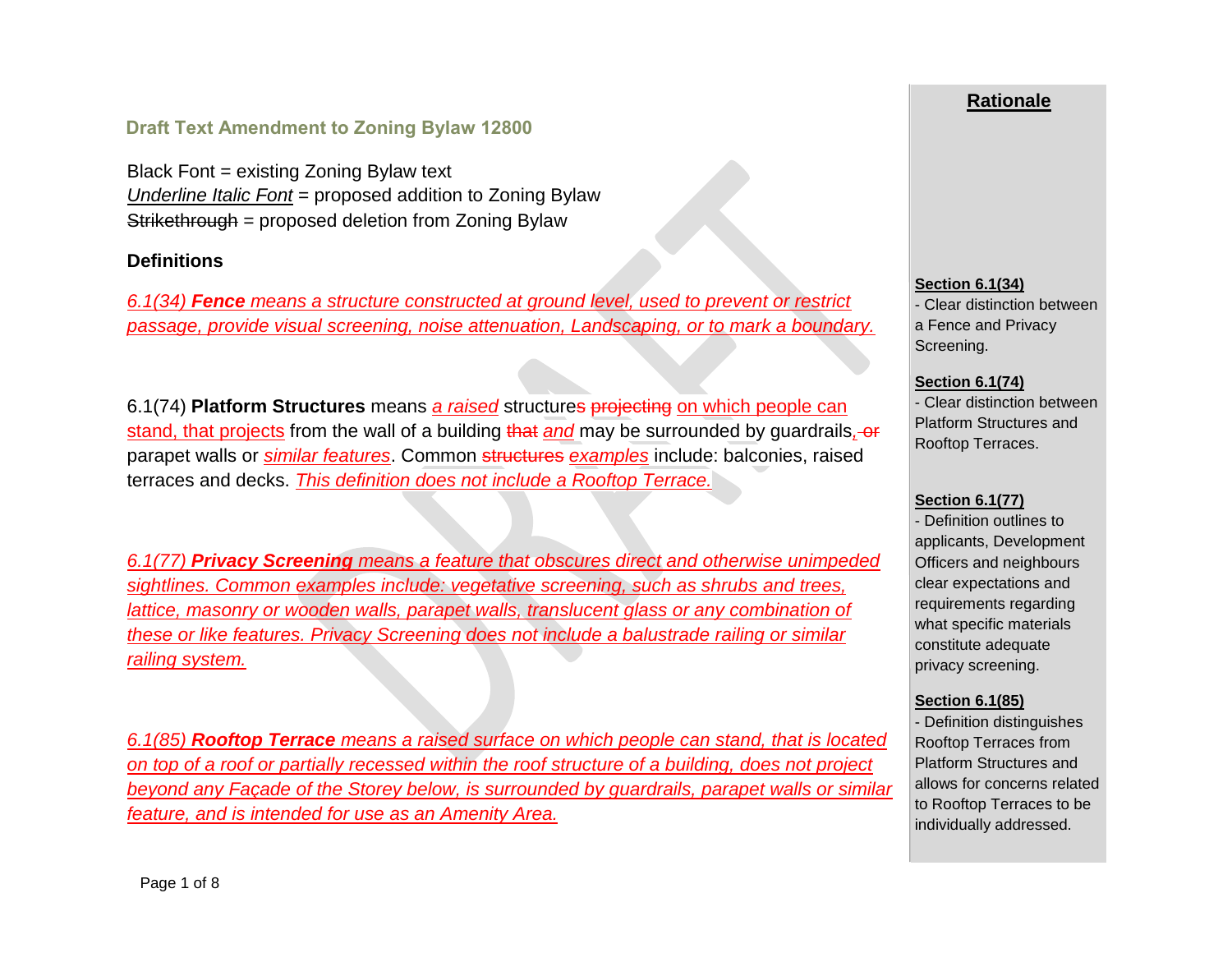# **Regulations**

# **Section 49. Fences, Walls***,* **and Gates***, and Privacy Screening* **in Residential Zones**

## *1. Fences, walls and gates*

- *a. The regulations contained within Section 49.1 of this Bylaw apply to:*
	- *the Height of the material used in the construction of a Fence, wall, or gate, such as but not limited to boards, panels, masonry, ornamental iron, and chain link, plus any additional elements used for screening, such as but not limited to lattice.*
- *b. Notwithstanding subsection 49(1)(a), the regulations for Fences, walls, and gates contained within this Section do not apply to the Height of the posts or other supporting material used to anchor the Fence, wall, or gate.*
- *c. A Height of a Fence, wall, or gate shall be measured from the general ground level 0.5 m back of the property line of the Site on which the Fence, wall, or gate is to be constructed.*
- *d. On an Interior Site, the Height of a Fence, wall, or gate shall not exceed:*  1.2 m for the portion of the Fence, wall, or gate constructed in the Front *Yard, and* 
	- *ii. 1.85 m in all other Yards.*
- *e. On a Corner Site, the Height of a Fence, wall, or gate shall not exceed:* 
	- *i.* 1.2 m for the portion of the Fence, wall, or gate constructed in the Front *Yard,*
	- 1.2 m for the portion of the Fence, wall, or gate situated between the *flanking Side Lot Line and the foremost side Façade of the principal structure, and extending from the Front Lot Line to the Rear Lot Line, and*
	- *iii 1.85 m in all other Yards.*

### **Section 49.1**

- Amendment limited to housekeeping and reformatting to create separate subheadings for Fences, walls and gates (49.1), and Privacy Screening (49.2).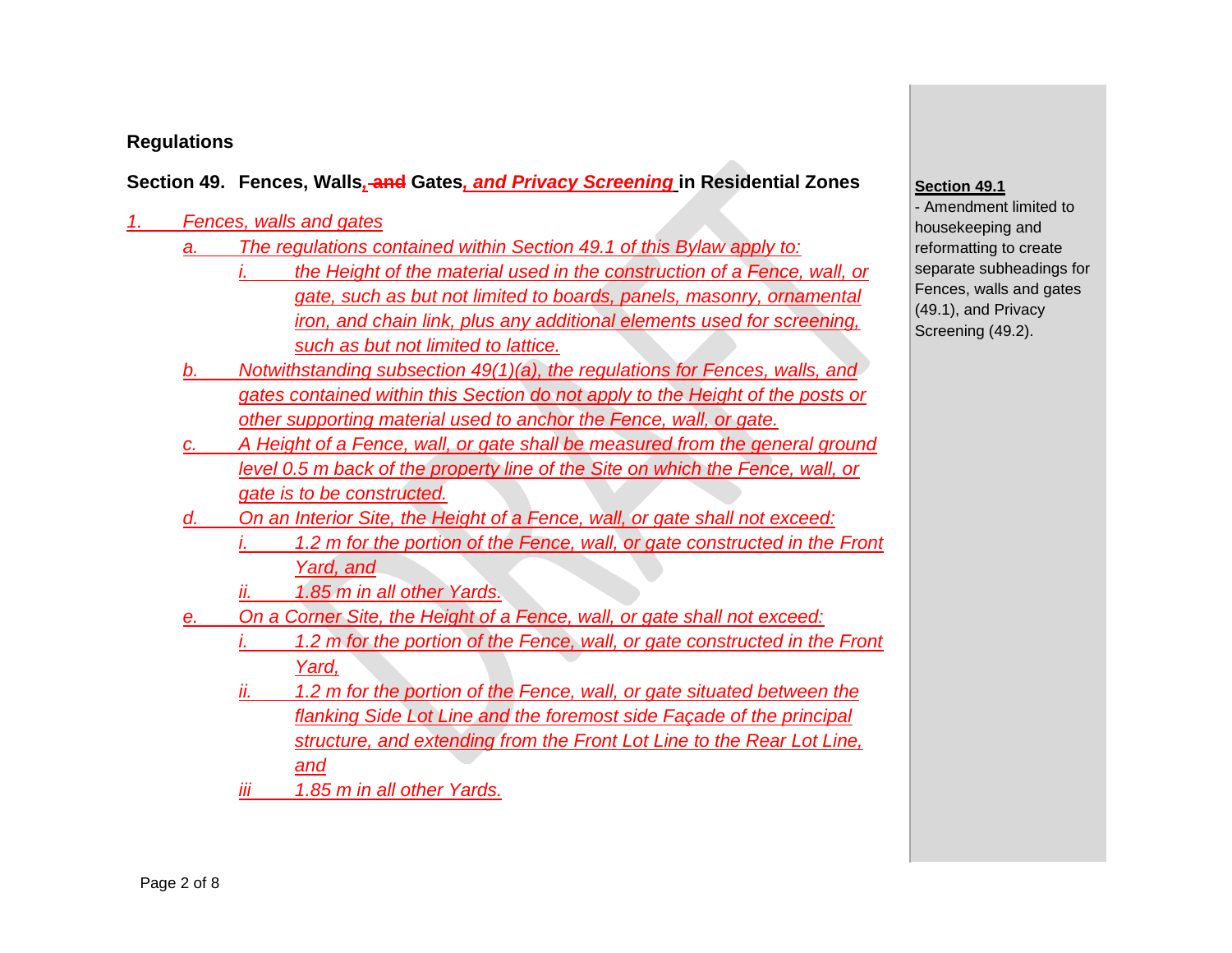- *f. In the case where the permitted Height of a Fence, wall, or gate is 1.2 m, the Development Officer may vary the Height of the Fence, wall, or gate to a maximum of 1.85 m, in order to provide additional screening from public roadways or incompatible adjacent land uses,*
- In the case where the permitted Height of a Fence, wall, or gate is 1.85 m, the *Development Officer may vary the Height of the Fence, wall, or gate to a maximum of 2.44 m, in order to provide additional screening from public roadways or incompatible adjacent land uses,*
- *h. Notwithstanding Section 49.1(f) and Section 49.1(g) of this Bylaw, in the case of Double Fronting Sites, the Development Officer may grant a variance to allow a Fence, wall, or gate of up to 1.85 m in Height in one of the Front Yards, and allow a Fence, wall, or gate of up to 2.44 m in Height in the other Front Yard, having regard to the location of Fences, walls, and gates in the surrounding area and the requirement for screening.*

## *2. Privacy Screening*

- *a. The regulations contained within Section 49.2 of this Bylaw apply to:*
	- *the Height of the material used in the construction of Privacy Screening such as but not limited to lattice, wooden or masonry walls, parapet walls or translucent glass.*
- *b. Notwithstanding subsection 49(2)(a), the regulations for Privacy Screening contained within this Section do not apply to the Height of the posts or other supporting material used to anchor the Privacy Screening.*
- **Privacy Screening, excluding vegetative screening, constructed on a Platform** *Structure located within a Rear Yard or interior Side Yard shall not exceed 1.85 m in Height, and 1.2 m in Height in all other Yards, when measured from the surface of a Platform Structure.*
- *d. Privacy Screening, excluding vegetative screening, constructed on a Rooftop Terrace shall not exceed 1.5 m in Height, when measured from the surface of a Rooftop Terrace.*

### **Section 49.2(c & d)**

- Accommodate development of sufficient screening to prevent overlook and preserve privacy, while not dramatically increasing the appearance of massing and Height of the structure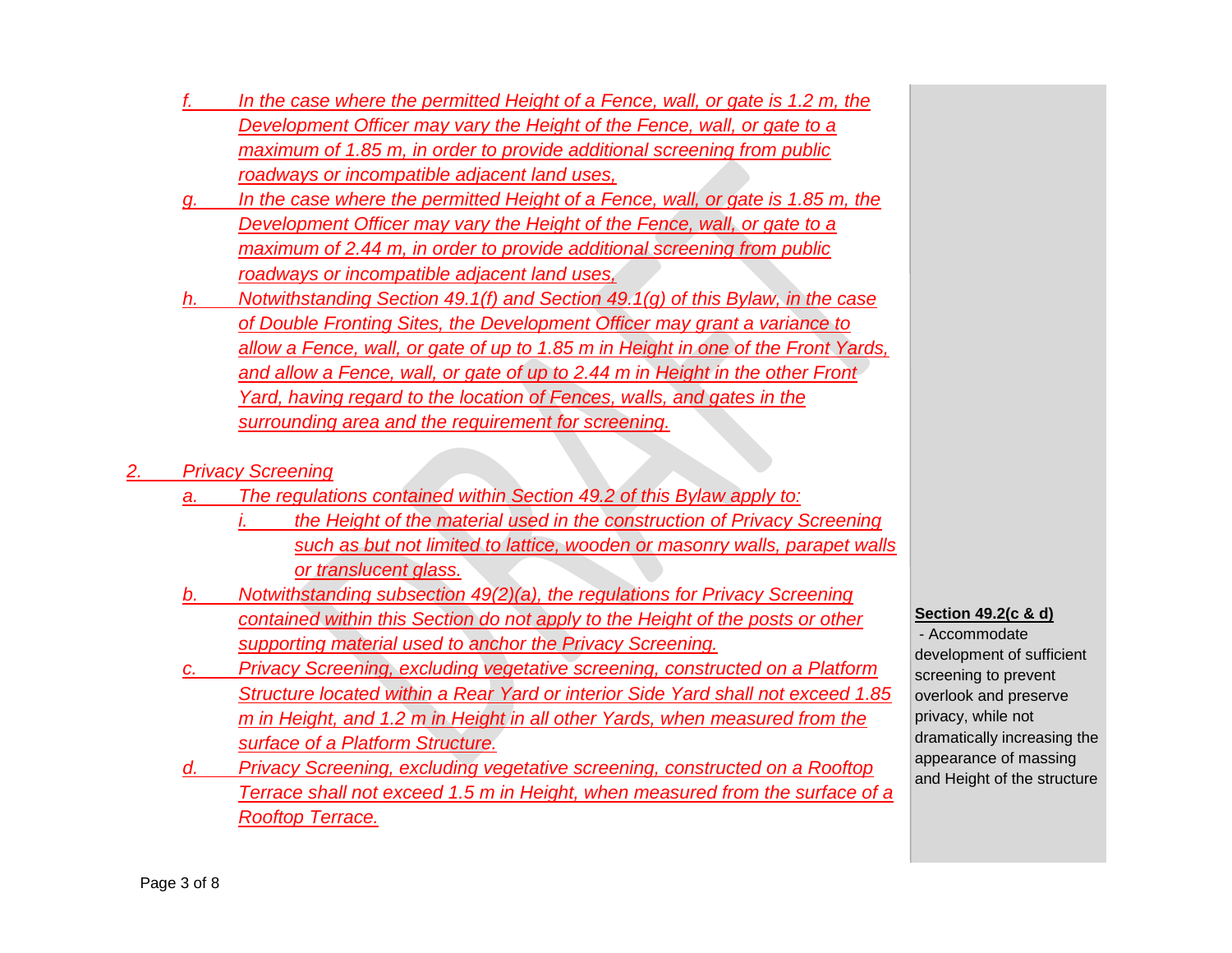- *e. Privacy Screening, excluding vegetative screening, constructed on a Rooftop Terrace shall conform with Stepback regulations of Section 61 of this Bylaw.*
- *f. The Height of Privacy Screening constructed at ground level shall be measured from the average ground level 0.5 m back of the Privacy Screening.*
- *g. On an Interior Site, the Height of Privacy Screening, excluding vegetative screening, constructed at ground level, shall not exceed:* 
	- *i. 1.2 m for the portion of the Privacy Screening constructed in the Front Yard, and*
	- *ii. 1.85 m in all other Yards.*
- *h. On a Corner Site, the Height of Privacy Screening, excluding vegetative screening, constructed at ground level, shall not exceed:* 
	- *i. 1.2 m for the portion of the Privacy Screening constructed in the Front Yard,*
	- *ii. 1.2 m for the portion of Privacy Screening situated between the flanking Side Lot Line and the foremost side Façade of the principal structure, and extending from the Rear Lot Line to the Front Lot Line, and*
	- *iii 1.85 m in all other Yards.*
- In the case where the permitted Height of Privacy Screening is 1.2 m, the *Development Officer may vary the Height of Privacy Screening to a maximum of 1.85 m, in order to prevent visional intrusion and provide additional screening from neighbouring properties.*
- In the case where the permitted Height of Privacy Screening is 1.85 m, the *Development Officer may vary the Height of Privacy Screening to a maximum of 2.44 m, in order to prevent visional intrusion and provide additional screening from neighbouring properties.*

#### **Section 49.2(g & h)**

- Alignment of at-grade Privacy Screening regulations with height restriction for fences, walls and gates

#### **Section 49.2(i & j)**

- Provide Development Officers the ability to approve a reasonable increase in the Height of screening structures where additional privacy is mutually beneficial to all affected property owners.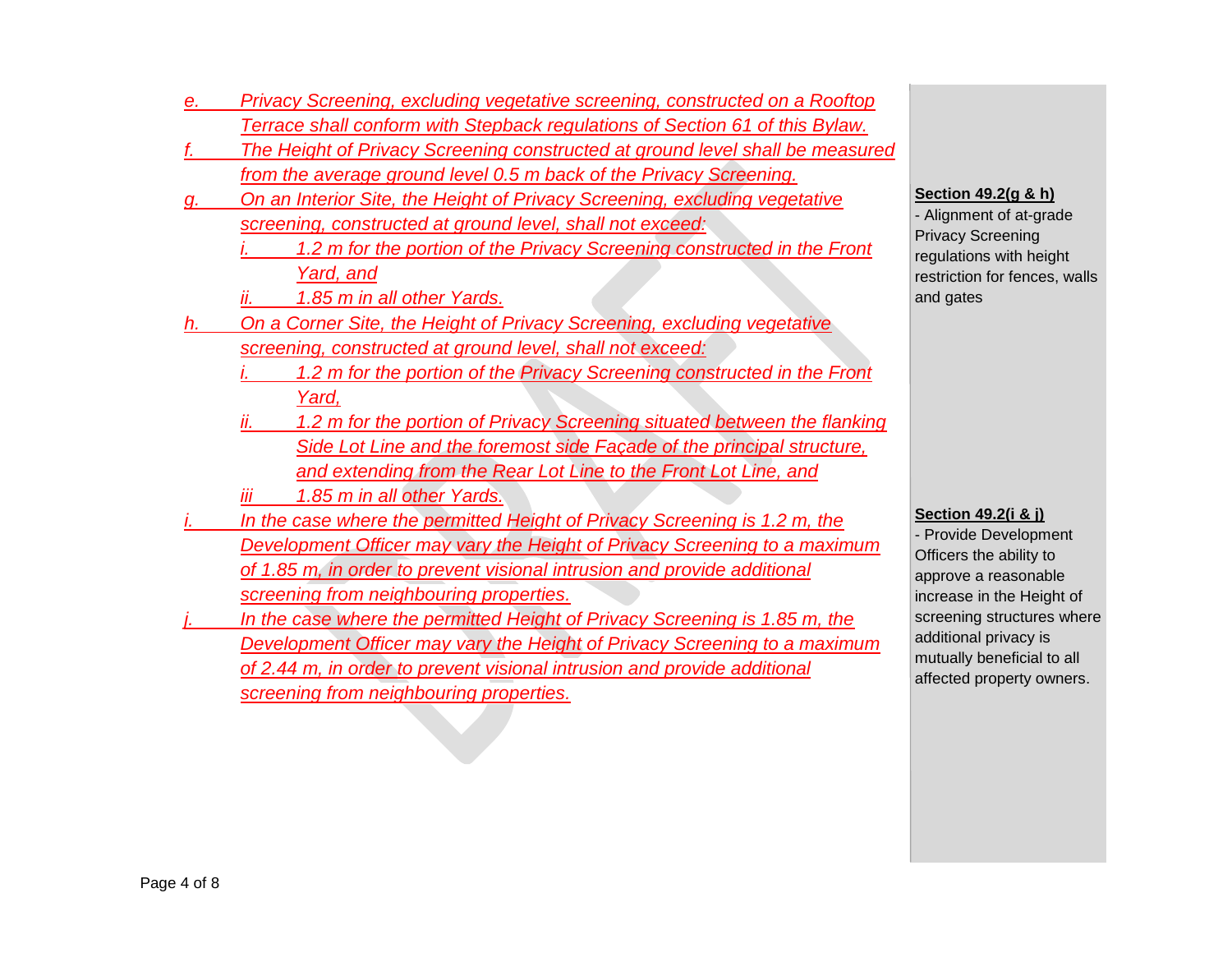- *k. Notwithstanding Section 49.2(i) and Section 49.1(j) of this Bylaw, in the case of Double Fronting Sites, the Development Officer may grant a variance to allow Privacy Screening, excluding vegetative screening, of up to 1.85 m in Height in one of the Front Yards, and allow Privacy Screening, excluding vegetative screening, of up to 2.44 m in Height in the other Front Yard, having regard to the location of Fences, walls, gates and Privacy Screening in the surrounding area and the requirement for screening.*
- The regulations contained within Section 49 of this Bylaw apply to:
	- a. the Height of the material used in the construction of a fence, wall, or gate, such as but not limited to boards, panels, masonry, ornamental iron, and chain link, plus any additional elements used for screening, such as but not limited to lattice.
- 2. Notwithstanding subsection 49(1), the regulations for fences, walls, and gates contained within this Section do not apply to the Height of the posts or other supporting material used to anchor the fence, wall, or gate.
- 3. A fence, wall, or gate on a Site in a Residential Zone shall be less than or equal to 1.85 m in Height, measured from the general ground level 0.5 m back of the property line of the Site on which the fence, wall, or gate is to be constructed, for the portion of the fence, wall, or gate that does not extend beyond the foremost portion of the principal building abutting:

a. the Front Yard, or

- b. Side Yard abutting a public roadway other than a Lane.
- 4. A fence, wall, or gate on a Site in a Residential Zone shall be less than or equal to 1.2 m in Height for the portion of the fence, wall, or gate that extends beyond the foremost portion or portions of the principal building on the Site, into:
	- a. the Front Yard, or
	- b. a Side Yard and Rear Yard Abutting a public roadway other than a Lane, provided that the Development Officer may vary the Height of the fence, wall, or gate to a maximum of 1.85 m.

- Deleted text of Section 49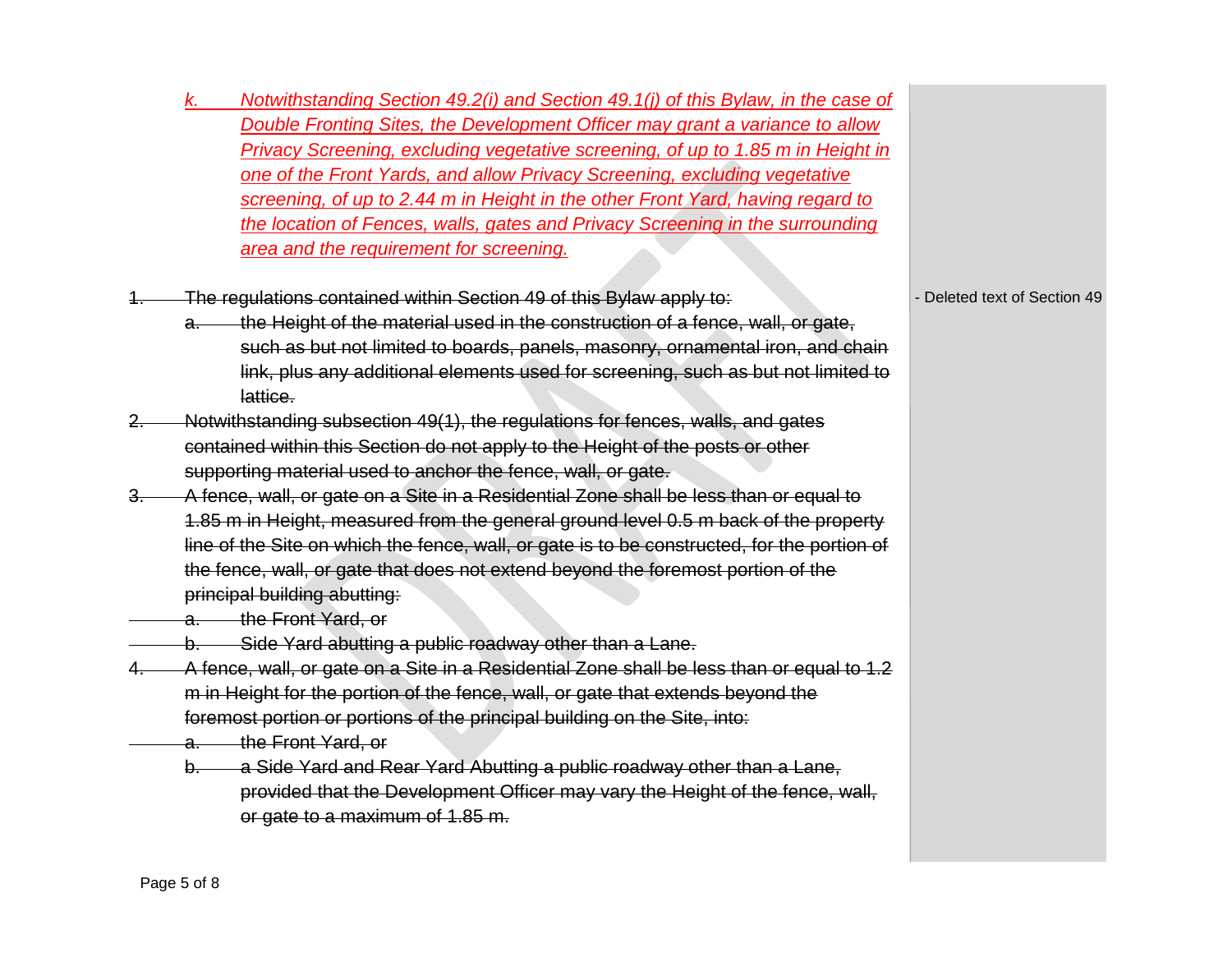- 5. In the case of Double Fronting Sites, the Development Officer may grant a variance to allow a fence, wall, or gate of up to 1.85 m in Height in one of the Front Yards, having regard to the location of fences, walls, and gates in the surrounding area and the requirement for screening.
- 6. Notwithstanding Section 11.3 of this Bylaw, the Development Officer may vary the Height of the fence, wall, or gate to a maximum of 2.44 m in order to provide additional screening from public roadways or incompatible adjacent land uses.
- d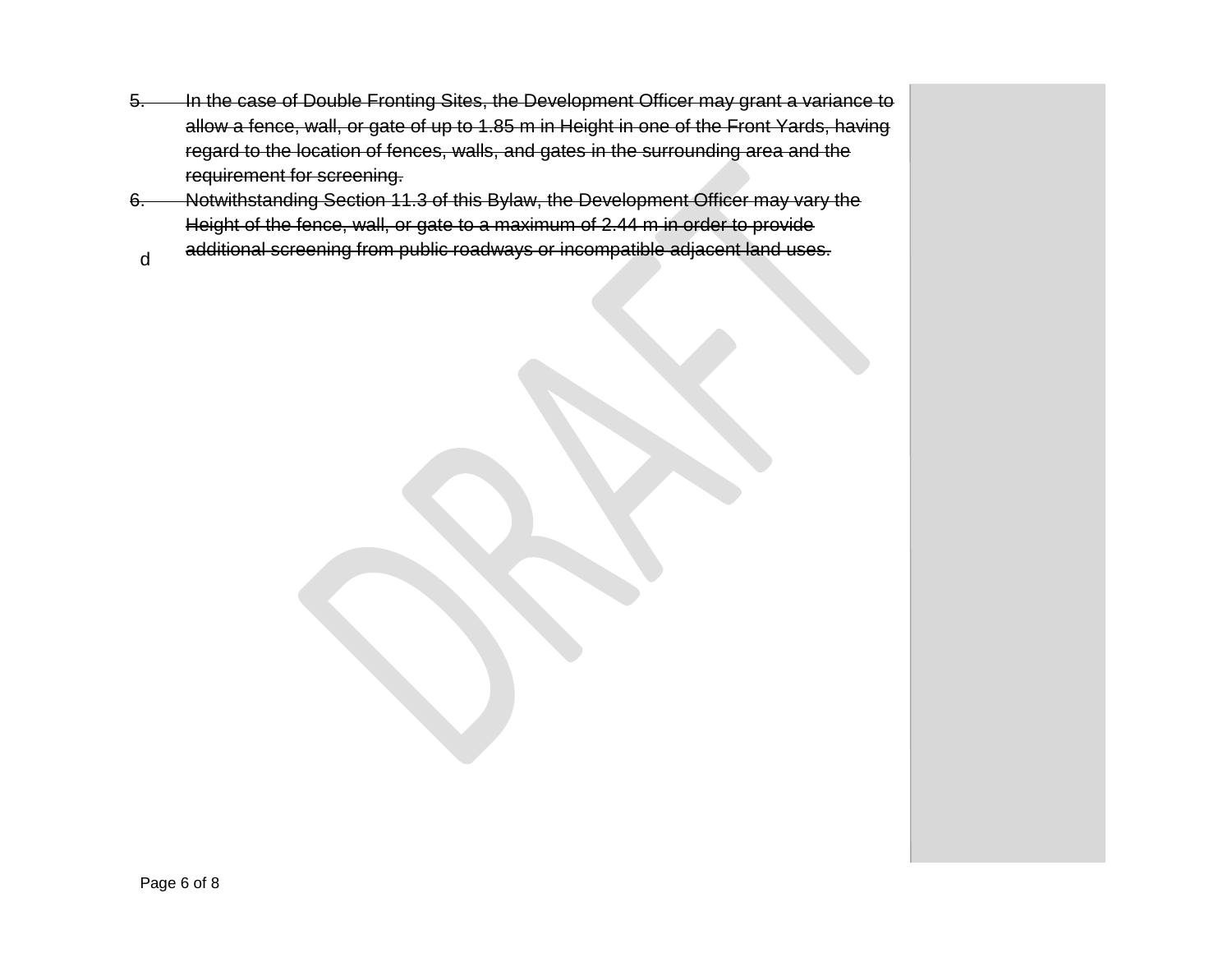# *Section 61 Rooftop Terrace*

- *1. Rooftop Terraces on structures 12.0 m in Height or less, shall be in accordance with the following:*
	- *a. On an Interior Site:*
		- *i. a minimum Stepback of 1.0 m from any building Façade facing a Front Lot Line;*
		- *ii. a minimum Stepback of 2.0 m from any building Façade facing a Rear Lot Line;*
		- *iii. where the Site Width is less than 10 m, a minimum Stepback of 1.0 m from a building Façade facing a Side Lot Line; and*
		- *iv. where the Site Width is 10 m or greater, a minimum Stepback of 2.0 m from a building Façade facing a Side Lot Line not adjacent to a public roadway.*
	- *b. On a Corner Site:*
		- *i. a minimum Stepback of 1.0 m from any building Façade facing a public roadway, excluding a Lane;*
		- *ii. a minimum Stepback of 2.0 m from any building Façade facing a Rear Lot Line;*
		- *iii. where the Site Width is less than 10 m, a minimum Stepback of 1.0 m from a building Façade facing an Side Lot Line not adjacent to a public roadway; and*
		- *iv. where the Site Width is 10 m or greater, a minimum Stepback of 3.0 m from a building Façade facing a Side Lot Line not adjacent to a public roadway.*
- 2. *A Stepback is not required for Rooftop Terraces on structures greater than 12.0 m in Height, unless otherwise specified in this Bylaw.*

#### **Section 61**

- 12.0 m Height threshold limits application of Rooftop Terrace regulations to low density residential structures

- Stepbacks can significantly alleviate issues of privacy and overlook into adjacent properties by locating amenity areas away from the face of the structure.



- Varied Stepbacks relative to Site Width balances preservation of privacy and reduction of overlook with accommodating a functional size rooftop amenity area on lots less than 10 metres (33 feet).

- To encourage the orientation of rooftop terraces constructed on corner sites away from neighbouring properties, a greater stepback is required from the façade facing the neighbour